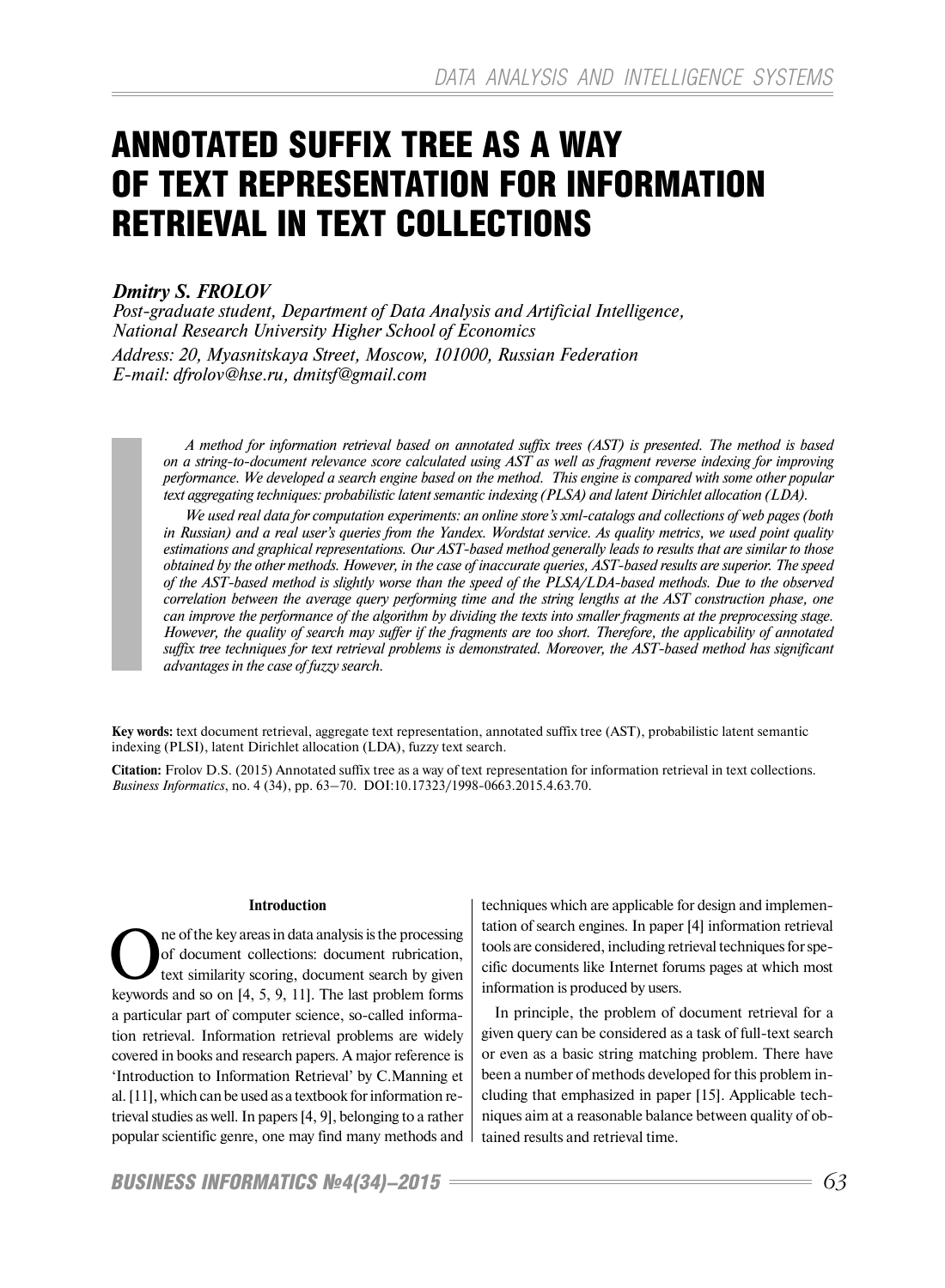A classic approach in information retrieval is indexing of document collections [5, 11]. However, there is a need to improve performance and accuracy, which leads to developing alternative approaches. One of these alternative methods is aggregate representation both for individual texts [3, 13, 14] and for collections as well [2, 7]. The Annotated suffix tree method (AST) was proposed in papers by B.G.Mirkin and E.L.Chernyak [3, 14]. The authors use AST for determining the so-called string-todocument relevance score and automated construction of taxonomy systems [3]. Regarding other approaches to aggregate document collection representations, let us indicate, first of all, probabilistic latent semantic indexing (PLSI) [7] and latent Dirichlet allocation (LDA) [2]. A recent survey of these and similar techniques can be found in A.Korshunov and A.Gomzin's paper [8]. Further modifications of classic methods in probabilistic topic modelling can be found in K.V.Vorontsov's papers, for example, in [16].

Note that both the probabilistic latent semantic indexing and latent Dirichlet allocation use feature-based text representation, whereas the annotated suffix tree approach uses fragment representation only [13]. This feature is very important for fuzzy text searching, for example, if the search query or documents in a collection contain mistakes. Feature-based methods require special adaptation for such situations [11]. The purpose of this work is to propose a technique for applying AST in information retrieval of texts or queries containing mistakes and to analyze its efficiency against the methods using probabilistic topic modelling.

Currently there are several implementations of the AST method. Using annotated suffix arrays (ASA) and tree constructing algorithms for substring search proposed in [6] significantly reduces the time complexity of text aggregation and provides an appreciable saving of memory resources.

## **1. Methods**

In this work we compare aggregate text representations of whole document collections (PLSI, LDA) and individual texts (AST) as ways to solve the information retrieval problem for a given query.

In PLSA and LDA information retrieval, the problem is reduced to a problem of detecting documents which are similar to the given one (search query). Therefore the search query is transformed into a feature vector form used in these models [11]. After that, one has to carry out procedures of calculating the similarity score between the query and representations of all documents in a collection [17], sorting by obtained values and choosing documents gaining the greatest scores. Of course, different parameters of the models (in particular, the number of detected themes and algorithm parameters) may lead to different results of these procedures. Note that there are many implementations of PLSA and LDA models; the main differences between these implementations are development tools. For our experiments, we used implementations from the free distributed framework Gensim (*https://radimrehurek.com/gensim*) for Python, with significant modifications and special adjustments for our aims. In particular, the feature processing module was appended, and we also changed document storage formats for more convenient work with the databases we used.

Let us describe a method we developed for full-text search based on AST representations of the documents. Here we give a classical AST constructing algorithm for a given document [3]. AST is a weighted root tree, which is used as a data structure for storing and processing text, which stores fragments and corresponding frequencies. One of the tree nodes is a root of the tree; an empty tree contains the root only. Other nodes contain text symbols and corresponding frequencies (so-called annotations).

To use AST, we have to split document into strings – symbol sequences. As a rule, one string is formed by 2-4 sequential words from a text. A *k*-suffix of a string  $x = x_1 x_2 ... x_N$  of length *N* is a substring  $x_k = x_{N-k+1} x_{N-k+2} ... x_N$ .

For example, 3-suffix of a string *INFORNATION* is a substring *ION*. Note that an *N*-suffix of any string is a whole string. An algorithm for constructing AST for a given string *x* is described below:

1. Initialize an empty AST *T*;

2. Find all suffixes of a given string  $\{x_k : k = 1, 2, \dots N\}$ ;

3. For each suffix  $x_k$  find maximal overlap (path from the root) in *T*:  $x_k^{max}$ . For all nodes from  $x_k^{max}$  increase annotations by 1. If the length of  $x_k^{max}$  is less than *k*, one creates new nodes from the remaining part of this suffix; annotations of all the new nodes are equal to 1.

An example of AST for a string *ABCBA* is shown in *Fig. 1*.

To construct AST for 2 or more strings, one has to perform sequential addition of these strings into a common tree. Hence, if we represent a document as a set of strings, we can construct an AST for the document.

The AST constructing algorithm, which is given above, is quite costly both for the time and space complexity. Currently there are methods based on classical string algorithms, for example, the Ukkonen algorithm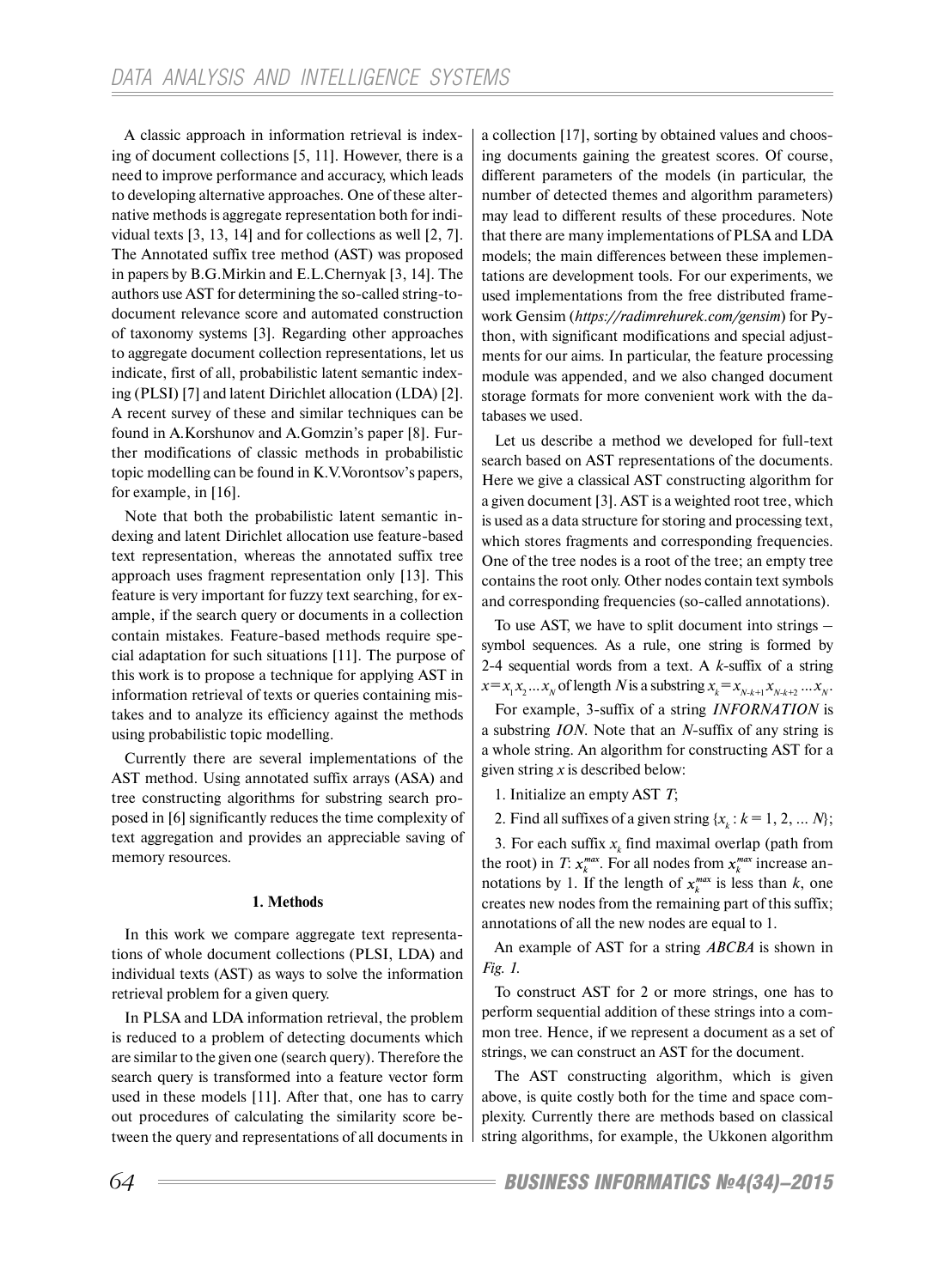

*Fig 1.* An example of AST for a string АВСВА

for substring matching [6]. This makes it possible to reduce time complexity for AST construction. Another way to improve the algorithm is to reduce memory consumption. This goal can be achieved using special data structures for AST storage, for example, special arrays.

The AST constructed for the document allows us to solve a problem of similarity scoring between a given string and the document. This problem is called stringto-document relevance scoring. Let us describe a way to solve this problem proposed in [3].

Consider the conditional probability of node *u* in given AST *T* with the root *R*. Denote annotation of node *u* as  $f(u)$ . The conditional probability of node *u* is:

$$
p(u) = \frac{f(u)}{\sum_{v \in T:ancestor(v) = ancestor(u)} f(v)},
$$
\n(1)

where  $\text{ancestor}(u) - \text{is an ancestor of node } u$  in the AST *T*.

For each suffix  $x_k$  of the string  $x$ , the relevance score is defined as the sum of conditional probabilities of all nodes which belong to maximal overlap  $x_k^{max}$ :

$$
s(x_k,T) = \frac{1}{k_{max}} \sum_{i=0}^{k_{max}} p(x_i^k).
$$
 (2)

Finally, the relevance score of the string *x* for AST *T* is expressed by the following formula:

$$
S(x,T) = \frac{1}{N} \sum_{k=0}^{N} s(x_k, T).
$$
 (3)

For example, the relevance score of a substring *BAC* and AST constructed for a string *ABCBA* is 0.35.

Hence, one can formulate the following strategy for retrieval documents for a given query. If we have an

AST constructed for each document in a collection, then one can calculate string-to-document relevance scores, sort them and obtain the most relevant documents. Obviously, iteration of the procedure for stringto-document relevance scoring makes the speed of this method very slow. We propose to compute relevance scores not for a whole collection but for documents which have a high probability to gain a high score. To detect these documents, we use an approach based on an inverted index [5, 11] of ancillary features (fragments). We use a special data structure, which is exactly a hashtable as the following:

$$
\begin{cases}\nf_1: \begin{bmatrix} n_{11}, \dots, n_{1m_1} \end{bmatrix} \\
f_2: \begin{bmatrix} n_{21}, \dots, n_{2m_2} \end{bmatrix} \\
\vdots \\
f_k: \begin{bmatrix} n_{k1}, \dots, n_{km_K} \end{bmatrix}\n\end{cases} (4)
$$

where  $f_i$  – document fragments;

 $n_{ij}$  – indexes of corresponding documents (or links to documents) which contain these fragments;

#### *K* – count of fragments.

We can consider any document feature as a fragment. In our implementation, we use 3- and 4-grams (sequential symbols of a text). One can use individual words or bigrams; this approach gives us a classical inverted index. If a collection is very large, one can consider not all fragments but fragments having a frequency which is more than the given one. Thus, query processing before string-to-document relevance scoring includes the selection of «candidate documents».

The final search algorithm consists of the following steps:

1. Split a query into substrings and select corresponding candidate documents from an inverted index;

2. Calculate the string-to-document relevance score for these candidate documents using AST;

3. Sort the documents by relevance score.

These steps are the simplest indexing algorithm before using AST. One can improve the hash-table using fragments with the numbers of their occurrences in documents, of some transformations (for example, tf-idf [12]). In principle, it is possible to use ranking functions (BM25 and others) with a hash-table and following comparison with the results obtained with AST. A particular issue to investigate is a situation if there are no ancillary features in a search query. In our algorithm, we include a whole collection in a list of candidate documents.

*BUSINESS INFORMATICS №4(34)–2015 65*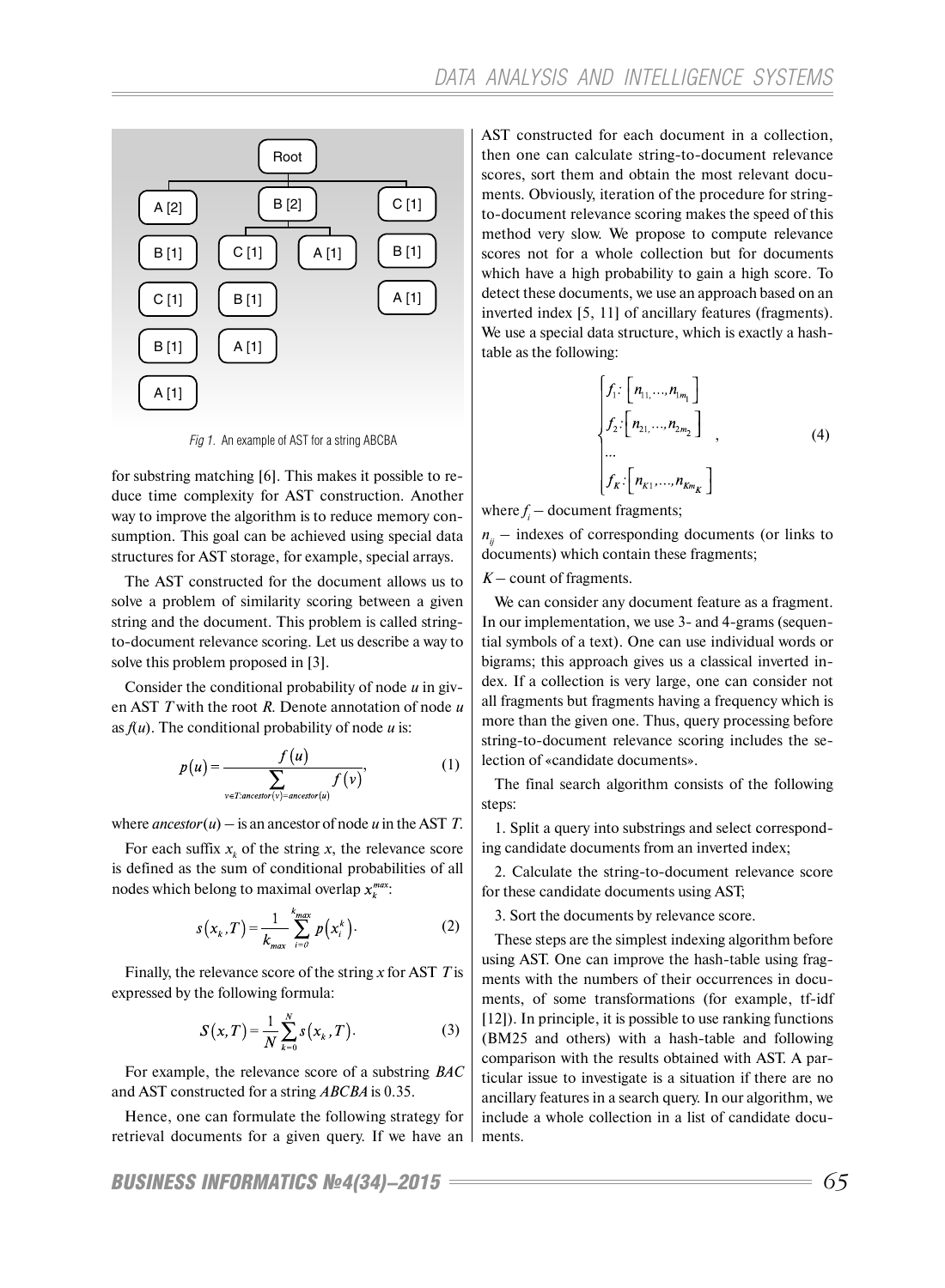#### **2. Experiments and results**

Let us describe an experimental approval of the proposed method. In our comparison, we have considered the AST-based method and methods based on PLSI and LDA (for the last one we implemented a modification used bigrams [2]). We used a laptop with a 2.0 GHz dual-core processor and 4 GB RAM, running under the Ubuntu 12.04 operating system for our aims. Test document collections were stored in the document-oriented database MongoDB (*http://mongodb.org*). The full-text search engine of this database was also included in our comparison. We used 2 document collections for experimental approval.

The first (Collection #1) was produced from the xmlcatalogue of fantasy books in Russian in the Ozon.ru online superstore (*http://www.ozon.ru*). The catalogue contains about 90,000 documents, formatted to contain the title, author, description and a set of parameters (such as current price, discount, number of pages, publisher, etc.). To use these documents for our purposes, we remove all except the title, author and description and transform documents into text form.

We used real user queries obtained from the Yandex. Wordstat online service (*http://wordstat.yandex.ru*). This service is used for efficient website promotion in the Yandex search engine and SEO-optimization. It allows us to get frequency statistics for a given query (weekly, monthly etc.) and to obtain a wide list of associated queries (which are similar by form or by search results). We used the last feature. To obtain a set of queries from this system, we make requests for some chosen test query *q* and obtain a list of real user queries  $S(q) = \{q_1, ..., q_N\}.$ We formed 2 sets of test queries. The first one contained titles of subcategories in the original xml-catalog; the second one consisted of words and phrases from documents. From these sets of queries was formed 3 groups of real users' queries. Group #1 consisted of queries from lists *S*(*q*) for the first set. We called this group «Titles of subcategory». Groups #2 and #3 - «Transparent queries» and «Inaccurate queries» consisting of user queries obtained from lists for the second set. But for Group #3, we selected inaccurate and damaged queries in *S*(*q*) lists. Altogether we considered 90 queries. Note that we used special scripts in Python to automate processing of the results of our experiments.

To measure quality metrics of the methods under consideration, precision at level of *N* documents  $R<sub>w</sub>$  and recall *R* were calculated. These metrics are calculated for each query using cardinality of the relevant document

set and set of documents retrieved by the system. Note that one has to choose *N* documents (which has the largest weight assigned by the system) as a second set to calculate *N* document level precision. The standard formulas are as follows:

$$
R = \frac{|X_{relevant} \cap X_{obtained}|}{|X_{relevant}|},
$$
 (5)

$$
P_N = \frac{\left| X_{relevant} \cap X_{obtained}^N \right|}{\left| X_{obtained}^N \right|},\tag{6}
$$

where  $X_{relevant}$  – a set of documents which are relevant for a given query;

 $X_{obtained}$  – set of documents retrieved by the system;  $X_{obtained}^N$  – set of N documents which gained the largest relevance score in the search system for a given query.

Average precision of the methods is shown in *Table 1*  and *2* for the level of documents 5 and 10 respectively.

*Table 1.* 

**5-document level precision**

| <b>Number</b><br>of group<br>of queries | <b>AST</b> | <b>PLSI</b> | <b>LDA</b> | <b>LDA with</b><br>bigrams | <b>MongoDB</b><br>fulltext search |
|-----------------------------------------|------------|-------------|------------|----------------------------|-----------------------------------|
|                                         | 0.87       | 0.71        | 0.85       | 0.87                       | 0.55                              |
| 2                                       | 0.84       | 0.64        | 0.82       | 0.86                       | 0.57                              |
| 3                                       | 0.78       | 0.43        | 0.45       | 0.59                       | 0.28                              |
| Average                                 | 0.83       | 0.59        | 0.71       | 0.77                       | 0.47                              |

*Table 2.* 

**10-document level precision**

| <b>Number</b><br>of group<br>of queries | <b>AST</b> | <b>PLSI</b> | <b>LDA</b> | <b>LDA with</b><br>bigrams | <b>MongoDB</b><br>fulltext search |
|-----------------------------------------|------------|-------------|------------|----------------------------|-----------------------------------|
|                                         | 0.85       | 0.70        | 0.85       | 0.86                       | 0.5                               |
|                                         | 0.84       | 0.68        | 0.81       | 0.86                       | 0.5                               |
|                                         | 0.79       | 0.41        | 0.43       | 0.55                       | 0.2                               |
| Average                                 | 0.82       | 0.56        | 0.70       | 0.76                       | 0.4                               |

Note that precision levels of the AST-based method for the 3rd group of queries («Inaccurate queries») are almost the same as for the 1st and 2nd groups. This should be attributed to the fact that AST uses text fragments, not features.

To show the level of recall and see the interplay between the precision and recall, let us use 11-point precision-recall TREC curves [1]. Such a curve is one of the graphical representations of the quality level of a search engine. It shows the precision level for a given recall level at the same search engine. Usually one uses 11 levels of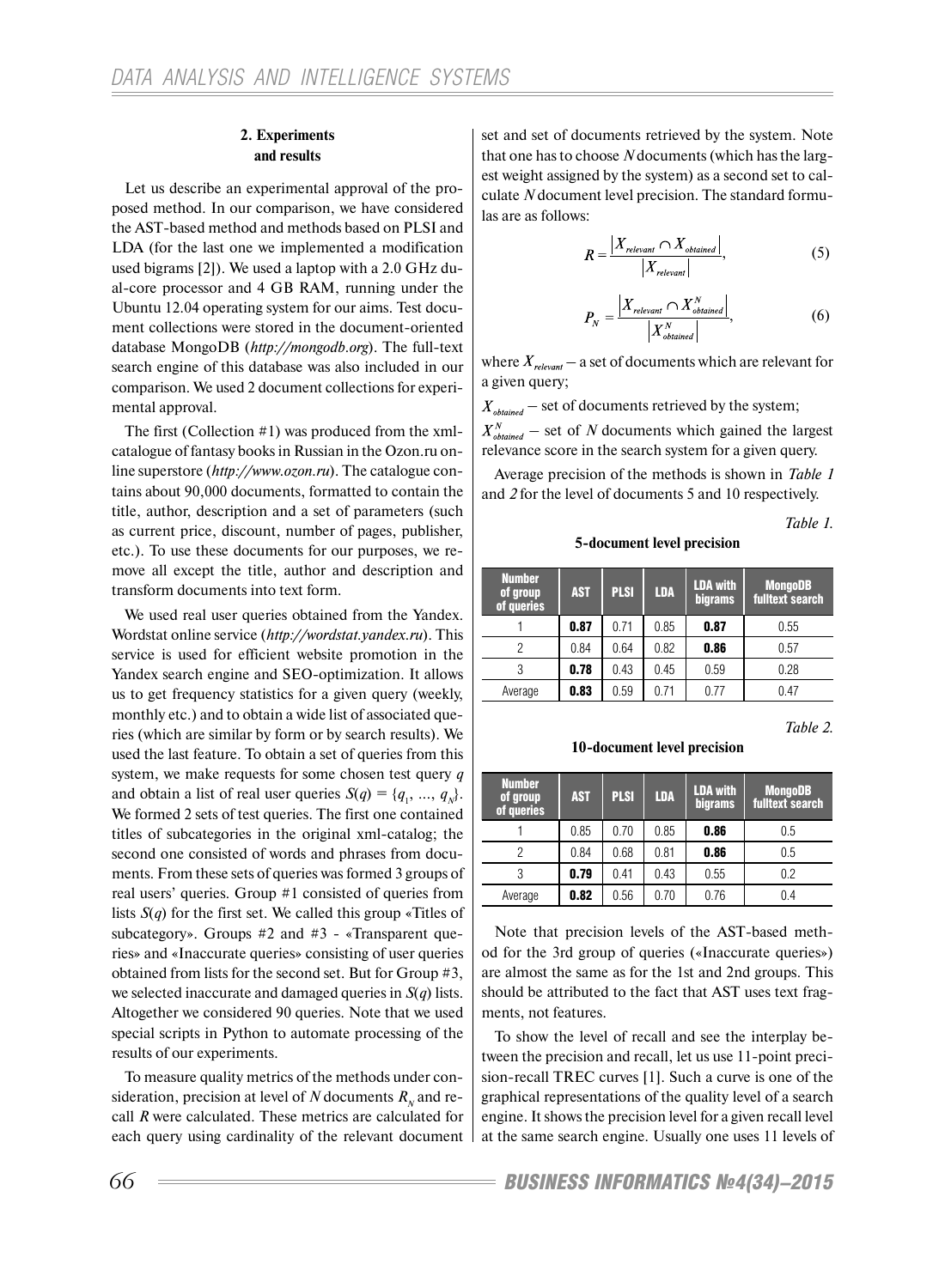

*Fig. 2*. Precision-recall curves for different methods, group of queries #1



*Fig. 3*. Precision-recall curves for different methods, group of queries #2



*Fig. 4*. Precision-recall curves for different methods, group of queries #3

*BUSINESS INFORMATICS №4(34)–2015 67*

recall (from 0.0 to 1.0 with a step equal to 0.1). It gives more complete information than one point characteristic. Les us describe a procedure of constructing the precision-recall curve.

- 1. Fix 11 recall values from 0.0 to 1,0 with the step 0.1;
- 2. Choose and fix the set of queries;
- 3. For each query perform the precision interpolation procedure for given recall values  $R_i$ ,  $i = 1, ..., 11$ :
	- carry out the search procedure and obtain a list of results sorted by descending relevance score;
	- in this list note the number of the document for which the value of recall is equal to  $R_i - K$ , and calculate the corresponding precision value (for level of *K* documents) -  $P_k$ ;
- 4. Find the averages for obtained values;
- 5. Get the pairs of values (precision, recall), draw a curve.

Precision-recall curves for different search methods obtained for different group of queries (1, 2, 3) are shown by *Fig. 2-4* below.

For the first two groups, the AST-based method leads to results that are similar to those obtained by the other methods. However, for the 3rd group of queries («Inaccurate queries») the AST method results are superior.

Average query processing times are shown in *Table 3*. So, the AST-based method yields to PLSA and LDA but nevertheless it is significantly faster than MongoDB full-text search. Note that the performance of the AST method is a really difficult problem.

*Table 3.* 

## **Average time of query processing for different methods (s)**

|                  |      | AST PLSI LDA LDA with bigrams MongoDB fulltext search |
|------------------|------|-------------------------------------------------------|
| $0.43$ 0.23 0.25 | 0.29 | 8.55                                                  |

The second collection of documents was obtained from a set of Habrahabr.ru (*http://habrahabr.ru*) web pages. We downloaded several thousand web pages from this site and chose the 2,000 largest pages from this set. After that we removed the HTML markdowns from the web pages and saved the results as raw texts. The average length of these texts was significantly greater than of those used in the first experiment.

We use this collection of documents in order to test the performance of the search engines under consideration. The queries here were chosen as slightly modified strings of the documents. The AST-based retrieval method appears to be slower than those based on PLSI and LDA, but it is significantly faster than the MongoDB embedded full-text search engine.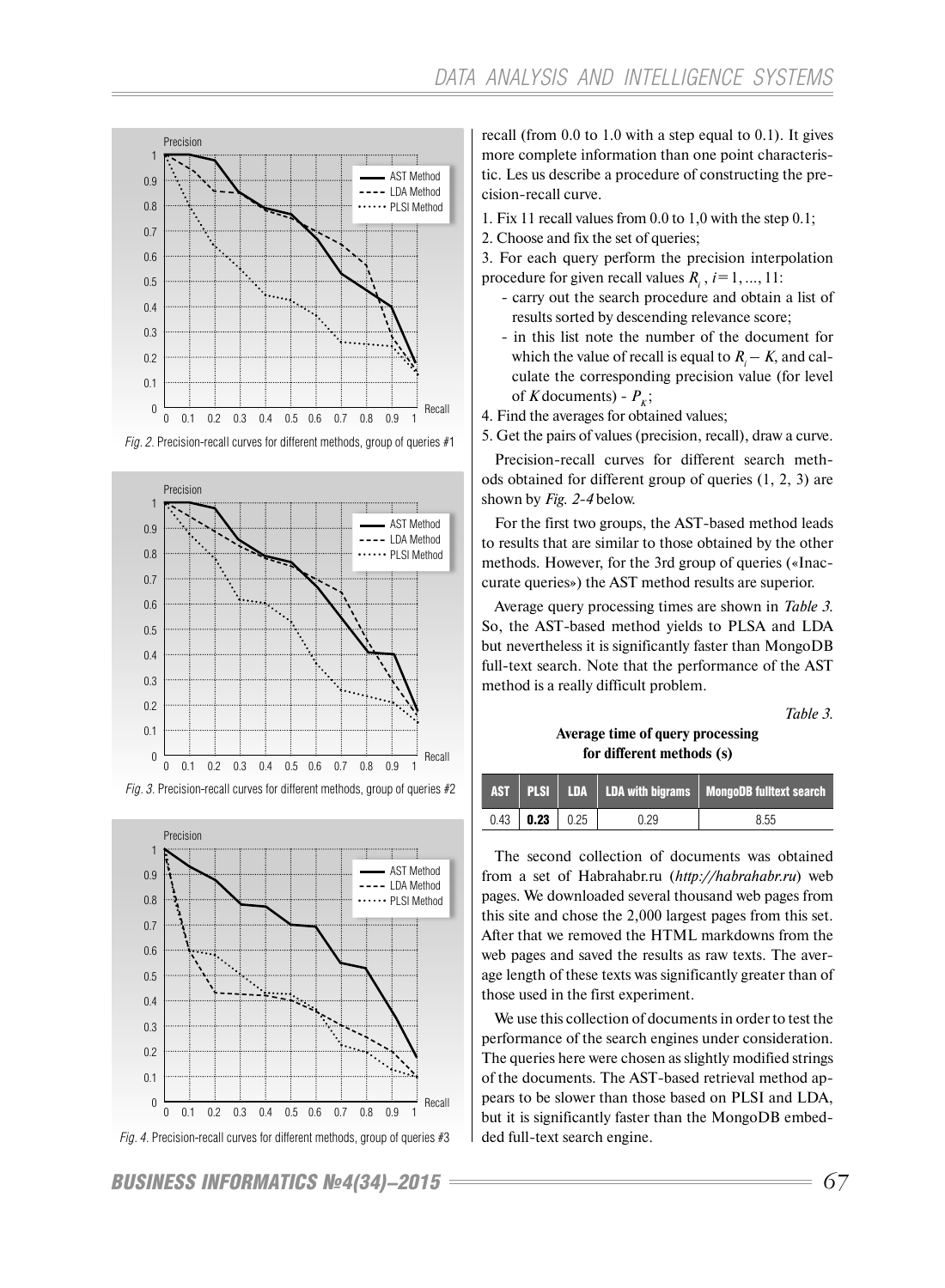| Table 4.<br>Average time of query processing<br>for different methods (s) |             |  |  |                                                    |
|---------------------------------------------------------------------------|-------------|--|--|----------------------------------------------------|
| <b>AST</b>                                                                | <b>PLSI</b> |  |  | $LDA$   LDA with bigrams   MongoDB fulltext search |

 $0.15$  | 0.04 | 0.05 | 0.08 | 3.09 The correlation between the time for query processing and length of strings used for AST constructing also was investigated. As a rule, one uses 2-3 sequential words as a string for tree constructing. We implement algorithm modifications using 1 word and 5-6 words as a string. The experiment results are presented in *Table 5*. From the results one can conclude that string «extending» increases the query processing time.

*Table 5.* 

## **Influence of string length used in AST and query processing time (s)**

| <b>AST with 1 word</b> | <b>AST with 2-3 words</b> | $^{\prime}$ AST with 5-6 words. |
|------------------------|---------------------------|---------------------------------|
| per string             | <b>per string</b>         | per string                      |
| N. 12                  | 0.15                      | O 21                            |

One can suppose we can improve the performance of the algorithm by using the minimal possible length of AST strings. However, in such a case we can lose helpful conjunctions between words and impair the quality metrics of the algorithms. We are going to investigate this in further work.

## **Conclusion**

We described and verified the method of applying AST technique for information retrieval in document collections. Experiments using real data show us that the AST-based method does not yield to classical PLSI and LDA methods, and, furthermore, has some advantages, for example, in the case of inaccurate queries. We can conclude that it is necessary to make further investigations of the applicability of AST techniques in information retrieval. Our future plans include developing effective text retrieval methods based on the AST techniques. This includes the following subtasks:

1. Improvement of the AST-based method for document retrieval with the help of both index-based principles and approaches using no indexing;

2. Developing a method for document retrieval using aggregate representation of a whole collection or representation of document groups;

3. Adaptation of the methods for distributed document storing and computation;

4. Adaptation of the methods to cases of dynamically changing document collections;

5. Conducting experimental computations for comparison of the developed methods.

I wish to thank Prof. B. Mirkin for his advice and valuable comments.

## **References**

- 1. Ageev M., Kuralenok I., Nekresyanov I. (2004) Prilozhenie A. Oficial'nye metriki ROMIP'2004 [ROMIP'2004 official metrics]. Proceedings of the *ROMIP 2004 Seminar, October 1, 2004, Saint Petersburg, Russia*. Saint Petersburg: SPbSU Institute of Chemistry, pp. 142–150 (in Russian).
- 2. Blei D.M., Ng A.Y., Jordan M.I. (2003) Latent Dirichlet allocation. *Journal of Machine Learning Research*, no. 3, pp. 993–1022.
- 3. Chernjak E.L., Mirkin B.G. (2013) Ispol'zovanie resursov Interneta dlja postroenija taksonomii [Using the Internet for Taxonomy Constructing]. Proceedings of the *AIST 2013 Conference, April 4-6, 2013, Ekaterinburg, Russia*. National Open University INTUIT, pp. 36–48 (in Russian).
- 4. Croft W.B., Metzler D., Strohman T. (2010) *Search engines: Information retrieval in practice*, Boston: Addison-Wesley.
- 5. Cutting D., Pedersen J. (1989) Optimization for dynamic inverted index maintenance. Proceedings of the *13th Annual International ACM SIGIR Conference on Research and Development in Information Retrieval (SIGR 1989), June 25-28, 1989, Cambridge, MA, USA.* NY: ACM Press, pp. 405–411.
- 6. Dubov M., Chernjak E. (2013) Annotirovannye suffiksnye derev'ja: Osobennosti realizacii [Annotated suffix trees: Implementation features]. Proceedings of the A*IST 2013 Conference, April 4-6, 2013, Ekaterinburg, Russia.* National Open University INTUIT, pp. 49–57 (in Russian).
- 7. Hofmann T. (1999) Probabilistic latent semantic indexing. Proceedings of the *22nd Annual International ACM SIGIR Conference on Research and Development in Information Retrieval (SIGIR 1999). August 15-19, 1999, Berkeley, CA, USA*. NY: ACM Press, pp. 50–57.
- 8. Korshunov A., Gomzin A. (2012) Tematicheskoe modelirovanie tekstov na estestvennom jazyke [Topic modeling for texts in natural language]. *Proceedings of the Institute for System Programming of the RAS*, no. 23, pp. 215–238 (in Russian).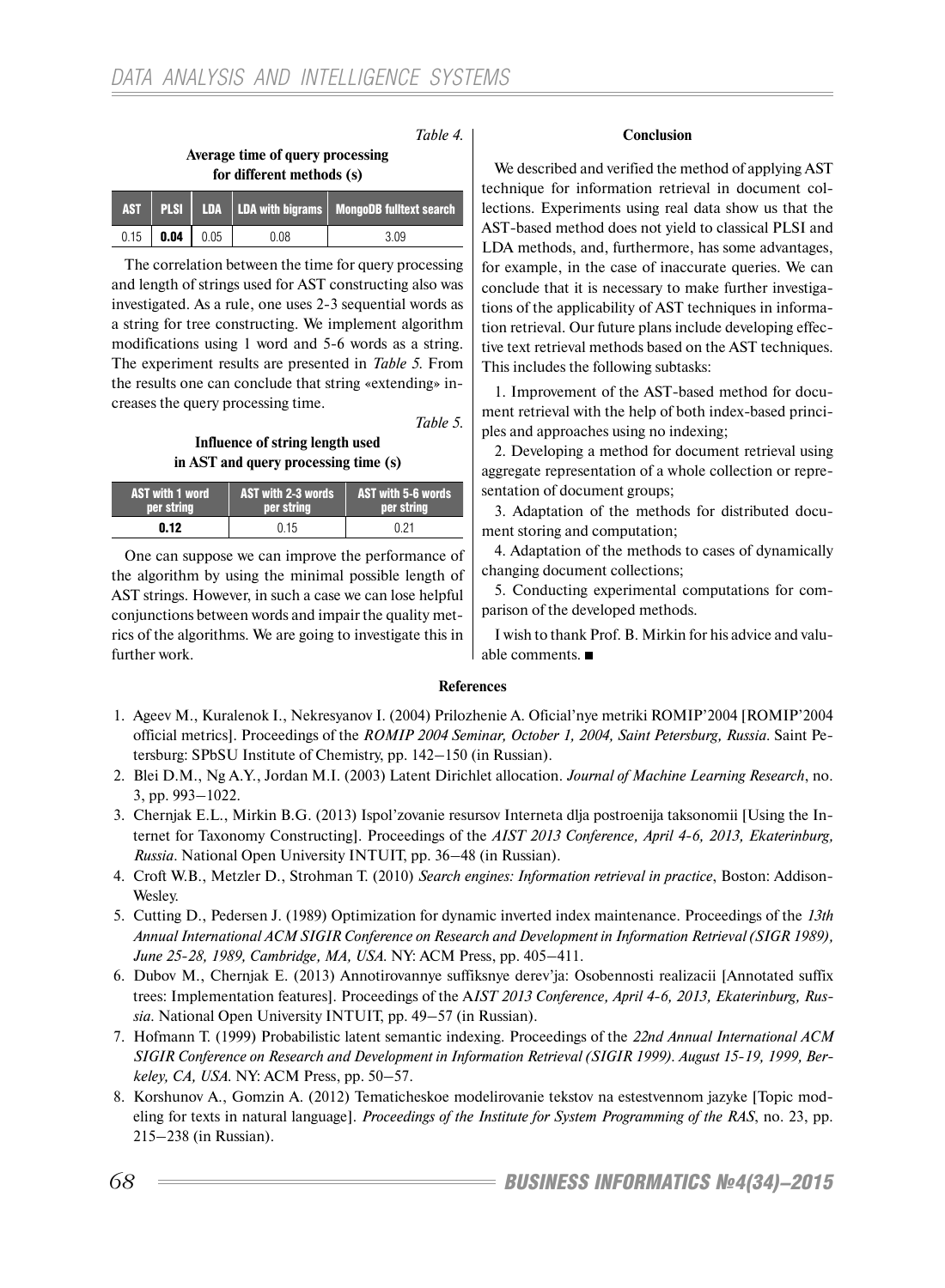- 9. Langville A. N., Meyer C. D. (2011) *Google's PageRank and beyond: The science of search engine rankings*, Princeton: Princeton University Press.
- 10. Malkov Yu., Ponomarenko A., Logvinov A., Krylov V. (2014) Approximate nearest neighbor algorithm based on navigable small world graphs. *Information Systems*, no. 45, pp. 61–68.
- 11. Manning K., Raghavan P., Shjutce H. (2011) *Vvedenie v informacionnyj poisk* [Introduction to information retrieval]. Moscow: Williams (in Russian).
- 12. Mirkin B. (2011) *Core concepts in data analysis: Summarization, correlation and visualization*, London: Springer.
- 13. Mirkin B.G. (2011) *Metody klaster-analiza dlya podderzhki prinyatiya reshenii: obzor* [Cluster analysis for decision making: Review]. Working paper WP7/2011/03. Moscow: HSE (in Russian).
- 14. Mirkin B.G., Chernjak E.L., Chugunova O.N. (2012) Metod annotirovannogo suffiksnogo dereva dlja ocenki stepeni vhozhdenija strok v tekstovye dokumenty [Annotated suffix tree as a way of string-to-document score evaluating]. *Business Informatics*, no. 3 (21), pp. 31–41 (in Russian).
- 15. Natarajan J., Shaw S., Bruchez R., Coles M. (2012) *Pro T-SQL 2012 Programmer's Guide*, NY: Apress.
- 16. Vorontsov K.V., Potapenko A.A. (2011) Modifikacii EM-algoritma dlja verojatnostnogo tematicheskogo modelirovanija [EM algorithm modifications for probabilistic topic modeling]. *Journal of Mathematical Physics*, no. 52, pp. 1–21 (in Russian).
- 17. Wei X., Croft W.B. (2006) LDA-based document models for ad-hoc retrieval. Proceedings of the *29th Annual International ACM SIGIR Conference on Research and Development in Information Retrieval (SIGR 2006), August 6-11, 2006, Seattle, WA*, USA. NY: ACM Press, pp. 178–185.

# ПРИМЕНЕНИЕ МЕТОДА АННОТИРОВАННОГО СУФФИКСНОГО ДЕРЕВА В ЗАДАЧАХ ПОИСКА В КОЛЛЕКЦИЯХ ТЕКСТОВЫХ ДОКУМЕНТОВ

## *Д.С. ФРОЛОВ*

*аспирант, департамент анализа данных и искусственного интеллекта, Национальный исследовательский университет «Высшая школа экономики» Адрес: 101000, г. Москва, ул. Мясницкая, д. 20 E-mail: dfrolov@hse.ru, dmitsf@gmail.com*



*В работе представлен метод информационного поиска в коллекциях текстовых документов, основанный на аннотированных суффиксных деревьях (АСД). В методе используется определение степени вхождения строки в АСД, полученные для документов, а также обратный индекс, построенный по фрагментам документов (с целью улучшения производительности). На основе представленного метода реализована поисковая система и произведено ее сравнение с алгоритмами поиска, использующими другие способы агрегированного представления текстов (всей коллекции целиком) – вероятностным латентносемантическим индексированием (PLSI) и скрытым размещением Дирихле (LDA).* 

*Для проведения вычислительных экспериментов использованы реальные данные: коллекция xml*каталогов онлайн-магазина и коллекция веб-страниц (обе - на русском языке), а также пользовательские *поисковые запросы, полученные с помощью сервиса Yandex.Wordstat. Исследованы качественные метрики рассматриваемых систем: получены точечные оценки и графические характеристики. Метод поиска, основанный на АСД, в целом показывает результаты, сравнимые с другими алгоритмами, однако, на неточных запросах существенно превосходит их. Была исследована производительность сравниваемых поисковых систем, в результате отмечено, что метод на основе АСД несколько уступает другим по скорости поиска. Также изучена зависимость между временем выполнения запроса и длиной строк текста, используемых для построения АСД: для улучшения производительности необходимо выбирать минимально возможную длину строк, принимая во внимание тот факт, что слишком короткие строки могут ухудшить качественные характеристики метода. Отдельно отмечен факт применимости метода на основе АСД к задачам нечеткого поиска, что должно стать предметом будущих исследований.*

*BUSINESS INFORMATICS №4(34)–2015 69*